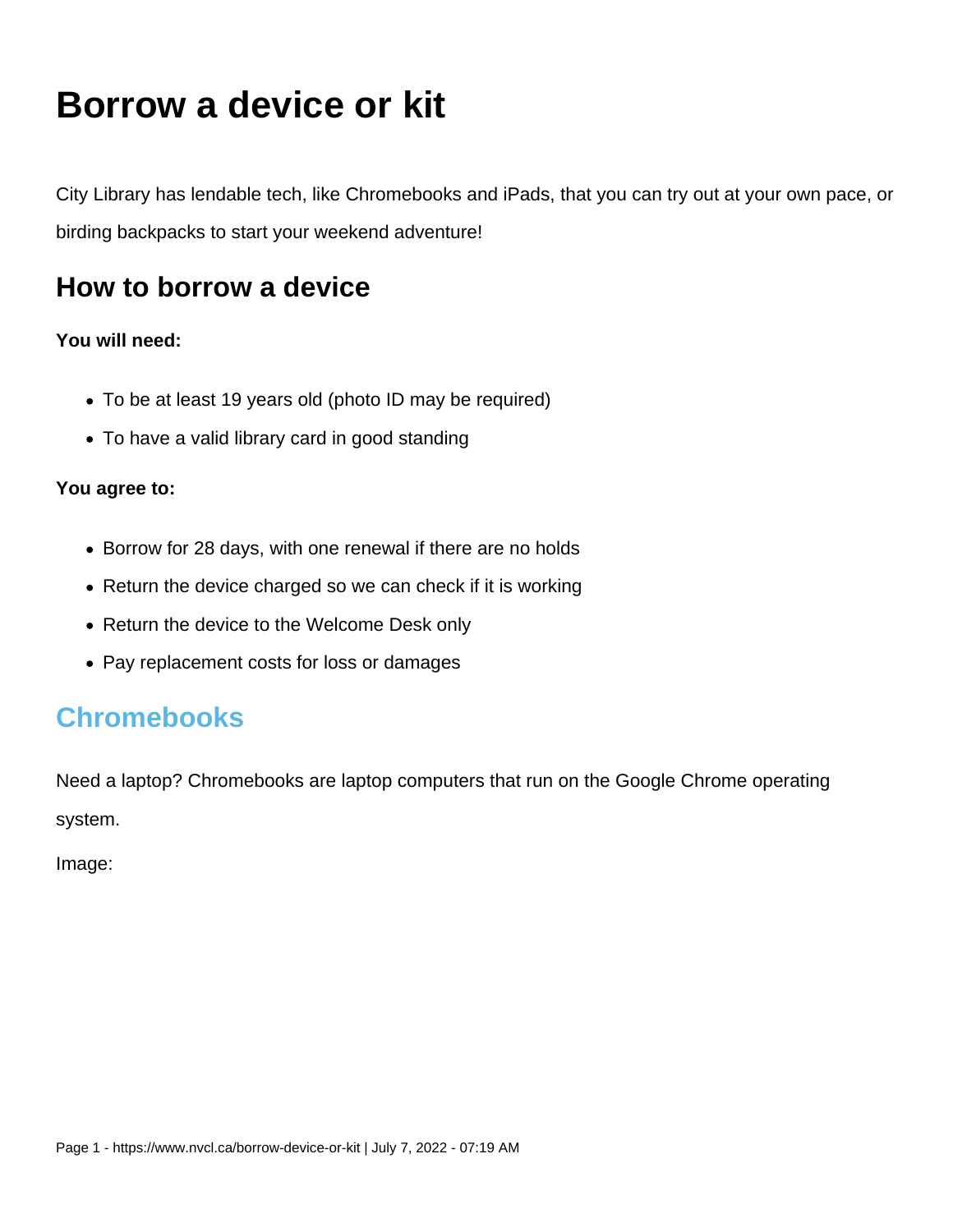Use them to connect, work, learn and play. While they're a little different from Windows and Mac laptops, you can use them to browse the internet, use email and social media, do word processing, video conferencing and much more.

[Request a Chromebook](https://nvc.ent.sirsidynix.net/client/en_US/nvcl/search/detailnonmodal/ent:$002f$002fSD_ILS$002f0$002fSD_ILS:320715/ada?qu=chromebook&d=ent://SD_ILS/0/SD_ILS:320715~ILS~0&h=8)

There is a limit of one Chromebook per customer. You will receive an email when yours is ready to pick up at the Welcome Desk.

To use the Chromebook you will need access to a wireless network.

You must pay replacement costs for lost or damaged Chromebooks of up to \$735 plus a \$30 processing fee, as per the borrowing agreement.

#### About Chromebooks

Chromebooks run on the Chrome operating system. They work best when the user is logged in to a Google/Gmail account, although they can also be used anonymously in guest mode.

They are designed for users to do most of their work using Google cloud productivity software like Docs, Sheets and Slides.

### Frequently asked questions

How do Chromebooks work?

There are two handouts included with the Chromebooks:

- A [set up guide](https://nvcl.ca/sites/default/files/2022-04/Handout Chromebook Setup.pdf) to help you get started with the hardware
- A quick start quide to help you log in and use the Chrome OS

For more help, check out our [Chromebook basics course](https://my.nicheacademy.com/nvcl-courses/course/24761/lesson/92372) or [check out a book](https://nvc.ent.sirsidynix.net/client/en_US/nvcl/search/results?qu=chromebook&te=) from the Library.

Do I have to use a Google account? What if I don't want to get/login with one?

Page 2 - https://www.nvcl.ca/borrow-device-or-kit | July 7, 2022 - 07:19 AM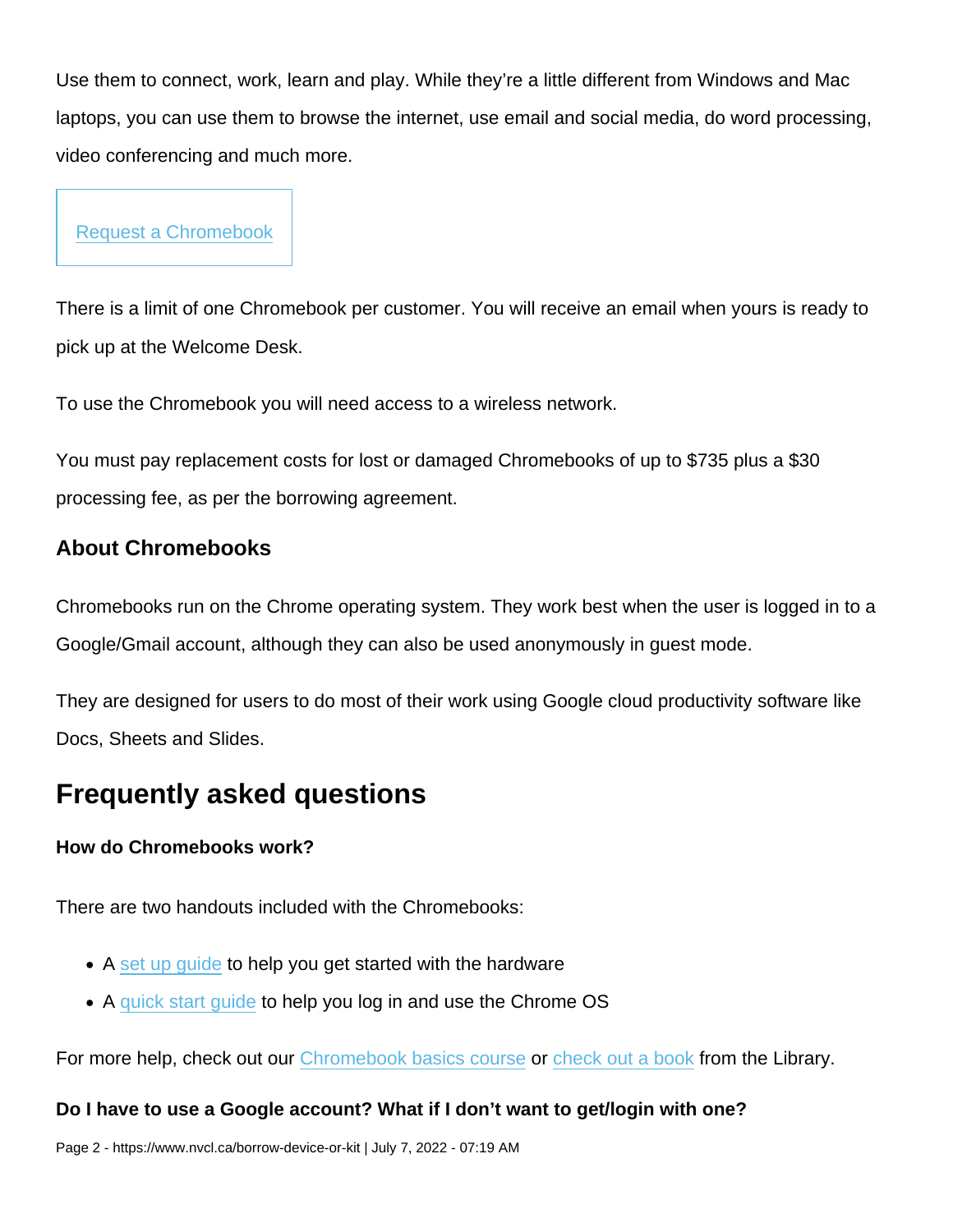Chromebooks work best when logged in with a Google/Gmail account, because you will be able to install your own apps and extensions and customize the Chromebook. If you don't want to use/get a Google account you can log in as a guest.

What is Guest Mode?

.

If you choose to log into a Chromebook as a guest you will be restricted to the Chrome browser only — you cannot install any apps or customize the Chromebook.

You can still browse the internet and use your webmail in guest mode, as you would on any computer. However, your login information will be deleted when you log off the computer, let it sleep or shut down.

What if I don't have a Google account? How do I get one?

If you have a Gmail account you already have a Google account! If you don't and you want to get one you have two options:

- 1. Set up a Google account ahead of time from a library or other computer at [accounts.google.com](https://accounts.google.com)
- 2. Log into the Chromebook as a guest; open the Chrome browser and go to [accounts.google.com](https://accounts.google.com) to set up an account; once you've done that, exit guest mode and log in to your Google account.

How do I remove my info from the Chromebook when I'm done?

In Guest mode, simply log out, and all your info will be automatically deleted! If you are logged in, then log out, and on the login screen click the arrow next to your account and choose "Remove account" from the drop-down. Then click "Remove account" from the login. Library staff will also wipe all account information from Chromebooks once they are returned.

Can I run Zoom and other video conferencing software?

Yes! The Chromebooks have a webcam, and you can install Zoom from the Chrome Web store, and other video conferencing software from the Google Play store. Info on installing Zoom and other apps Page 3 - https://www.nvcl.ca/borrow-device-or-kit | July 7, 2022 - 07:19 AM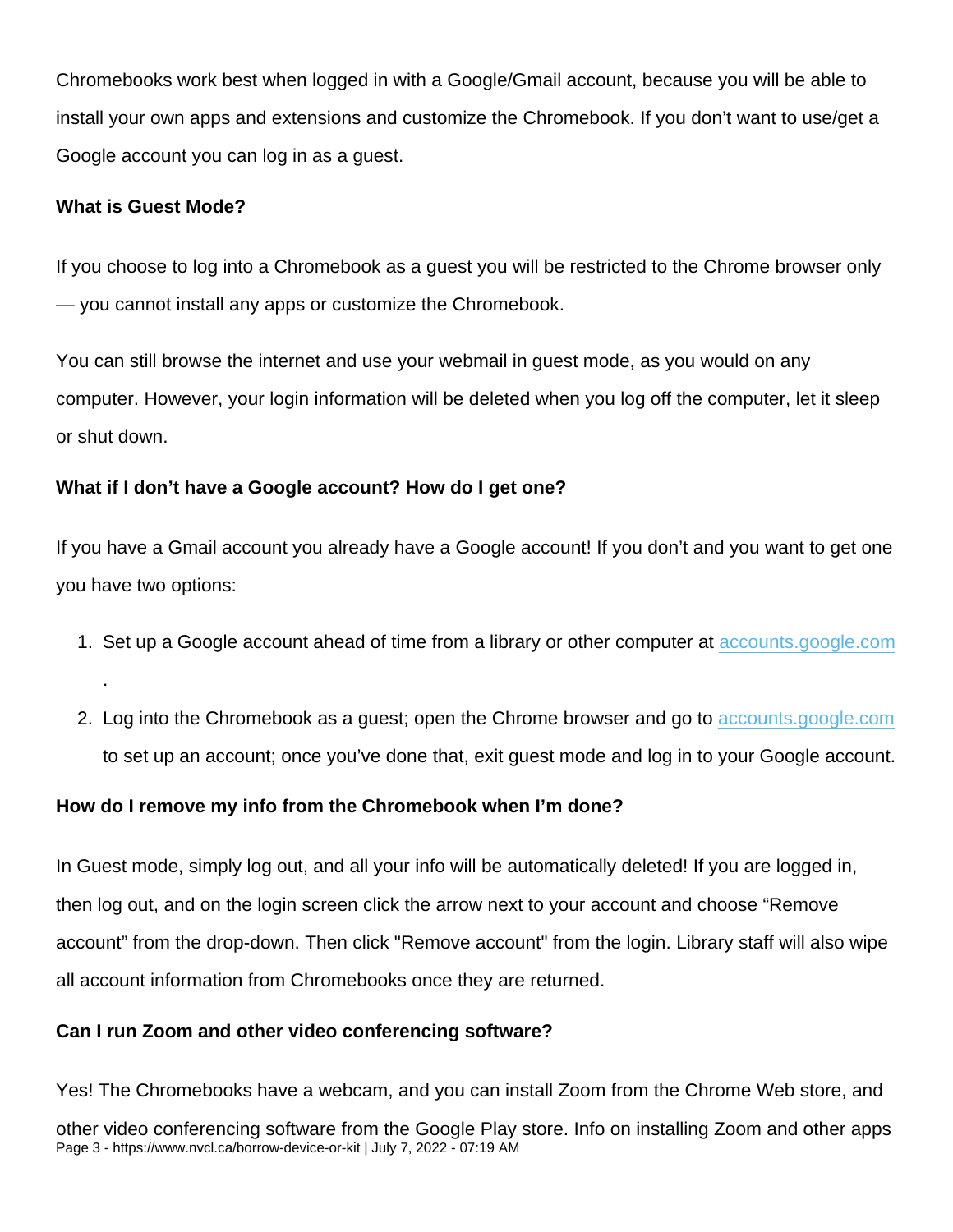is in the kit handout and the Chromebook tutorial.

Are there any apps installed on the Chromebook?

The library's Chromebooks are lent with the default factory settings. If you log in as a guest, there will be no apps other than the Chrome browser. If you log in with a Google account there will be a number of additional Google apps installed, including Docs, Sheets and Duo (video conferencing).

How do I install apps?

Chromebooks use apps from the Google Play store, and extensions from the Chrome Web store. See the [Quick Start Guide](https://nvcl.ca/sites/default/files/2022-04/Handout Chromebook Quick Start Guide.pdf) for more help installing apps.

Note: you will only be able to install apps if you are logged in with a Google account.

Can I use Microsoft Office on a Chromebook?

Chromebooks are designed to be used with Google's G Suite productivity software (Documents, Sheets and Slides). However, if you have a Microsoft Office subscription you can install the Microsoft office apps from the Play Store. If you do not have a Microsoft Office subscription you can use the [free version online](https://www.microsoft.com/en-ca/microsoft-365/free-office-online-for-the-web).

Note: you'll need to make a Microsoft account to use Office Online.

Can I save files locally to a Chromebook?

Chromebooks are designed to primarily be used online, so even if you use Google's productivity suite your files will be saved to your Google account in the cloud, which you can access from any computer. You can download files to the Chromebook and transfer them to a USB stick if you are logged in with a Google account.

Can I print from a Chromebook?

Yes, you can connect to a wireless printer. See the [Chromebook tutorial](https://my.nicheacademy.com/nvcl-courses/course/24761/lesson/92372) for instructions.

Can | connect to a TV or projector?<br>Page 4 - https://www.nvcl.ca/borrow-device-or-kit | July 7, 2022 - 07:19 AM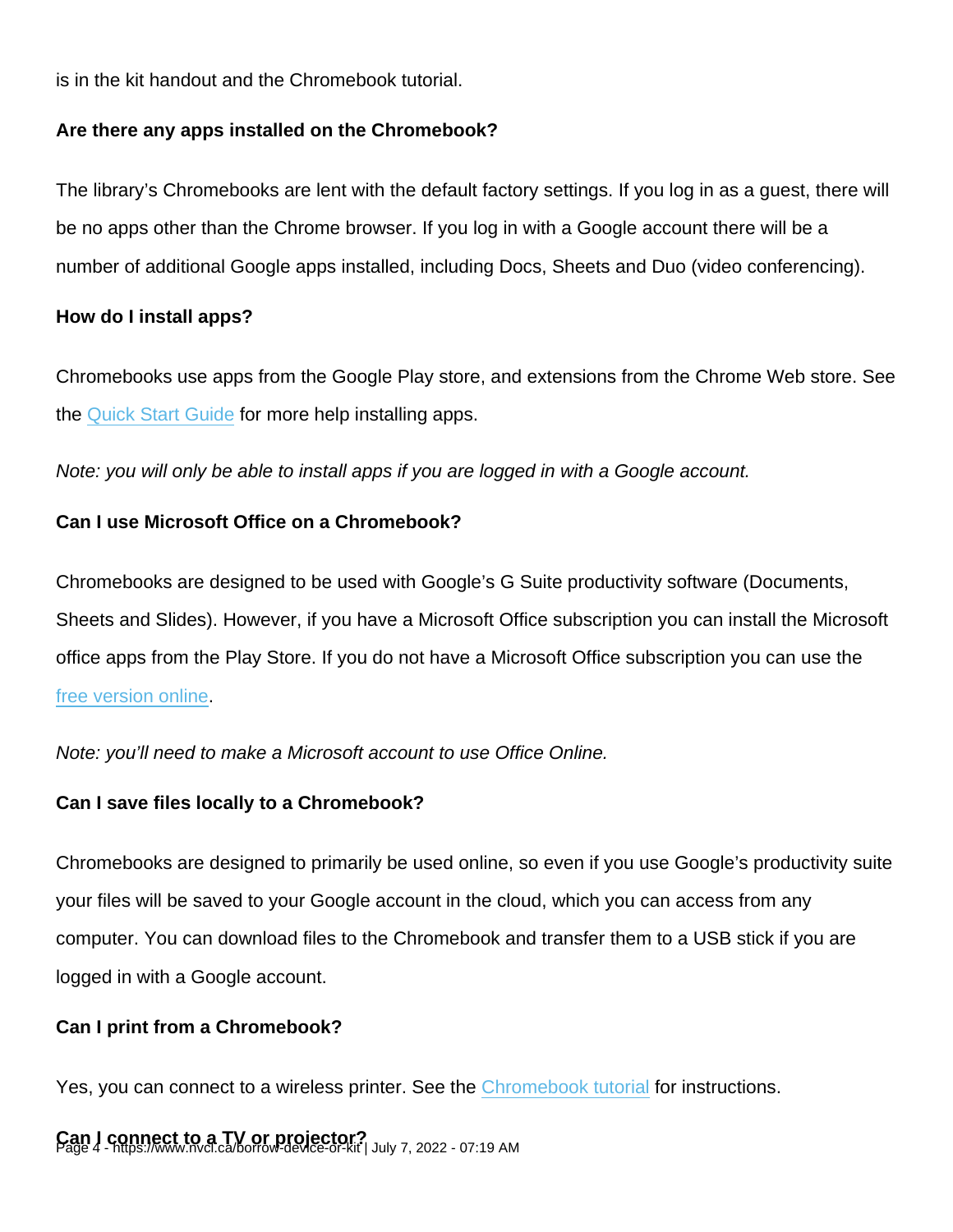Yes, Chromebooks have a USB-C port which you can use to mirror your screen and audio to a TV or projector. You will need to provide a cable, and potentially an adapter, to connect your cable to the Chromebook's USB-C port.

Why do you lend Chromebooks, but not Windows or Mac laptops?

Chromebooks are easy to use, run fast and are light to carry with you — if you can use an internet browser then you can use a Chromebook. Chromebooks are also inexpensive and easy to manage, so we can get more devices out into our community faster.

### iPads

Get connected from home! These iPads have apps for video conferencing, social media, productivity, Google Suite and entertainment. You can also install your own apps.

Image:

[Request an iPad](https://nvc.ent.sirsidynix.net/client/en_US/nvcl/search/detailnonmodal/ent:$002f$002fSD_ILS$002f0$002fSD_ILS:318731/ada?qu=ipad+connect&d=ent://SD_ILS/0/SD_ILS:318731~ILS~0&lm=NVCL)

A limit of one iPad per customer. You will receive an email when yours is ready for pickup at the Welcome Desk.

To get the most from the iPad you will need: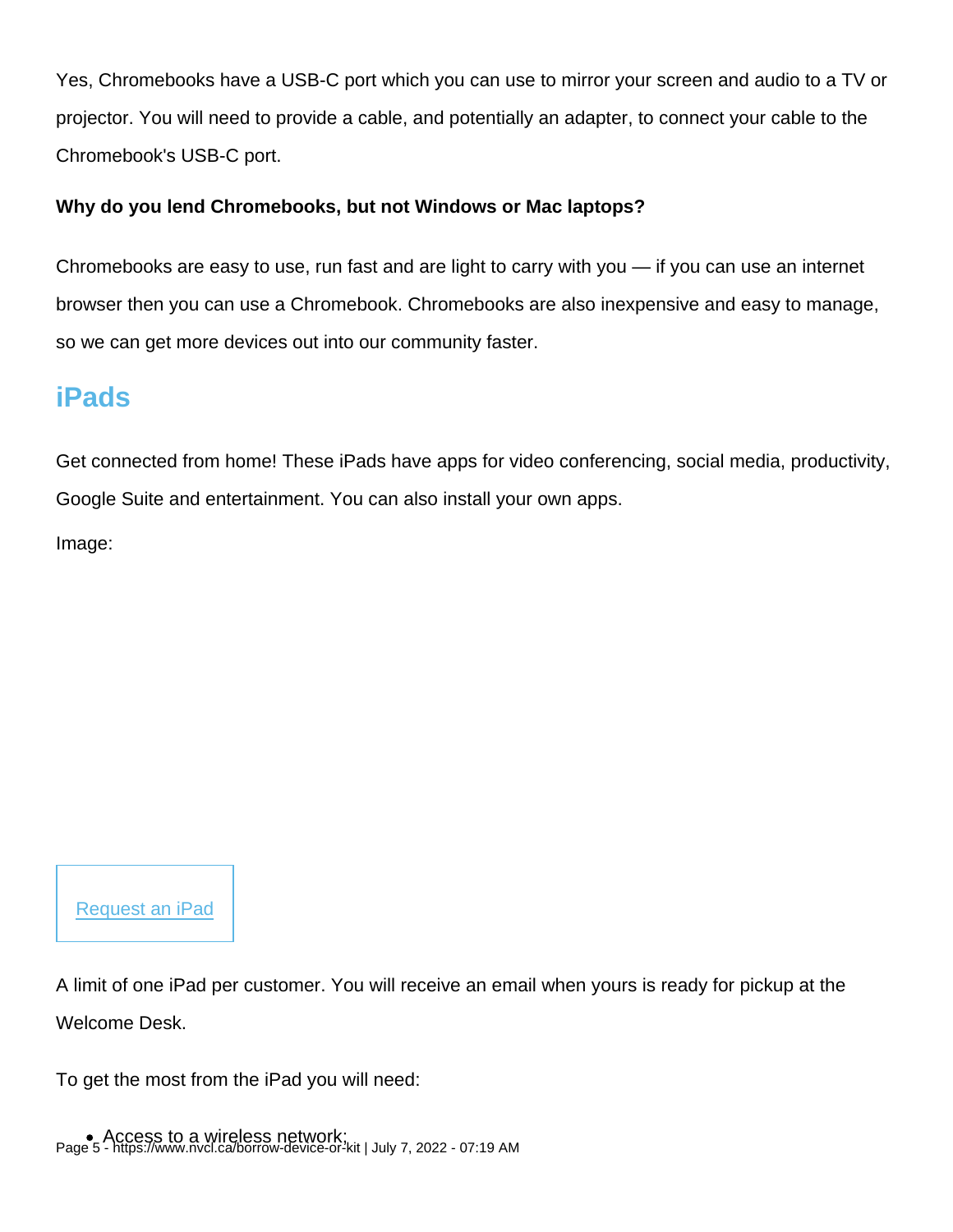A valid email address and password, so that you can set up an Apple ID to use on the iPad (recommended).

You must pay replacement costs for lost or damaged iPads of up to \$625 plus a \$30 processing fee, as per the iPad Connect borrower agreement.

Frequently asked questions

How does the iPad work?

The best way to learn is the [Apple iPad information page.](https://support.apple.com/ipad) You can also explore tutorials at [LinkedIn](https://www.linkedin.com/learning-login/go/northvancitylibrary) [Learning,](https://www.linkedin.com/learning-login/go/northvancitylibrary) free with your NVCL card. We also offer an iPad class throughout year. [Check the calendar](https://www.nvcl.ca/calendar) [for dates.](https://www.nvcl.ca/calendar)

Can I install my own apps on these iPads?

Yes! While these iPads come loaded with a selection of apps to help you get connected quickly, you can install any apps you want by logging in with an Apple ID. [Recommended apps to get started.](https://nvcl.ca/sites/default/files/2022-04/iPad Connect Recommended Apps.pdf)

Note: users are solely responsible for any purchases of apps, in-app purchases, or subscription costs incurred on these devices.

Can I transfer downloadable books from the library's online ebook catalogue to my borrowed iPad?

Yes! By downloading the Libby app, residents of the City of North Vancouver can access our [Libby/Library2Go collection.](https://www.nvcl.cadigital-library#goto37)

What happens to personal information I have on the iPad?

Users should delete all content from the iPad before returning it. Please see our [resetting an iPad](https://nvcl.ca/sites/default/files/2022-04/Resetting an iPad.pdf) [guide](https://nvcl.ca/sites/default/files/2022-04/Resetting an iPad.pdf) for help. Once returned, staff will reset the unit to factory default settings.

### iPad Learn (mini)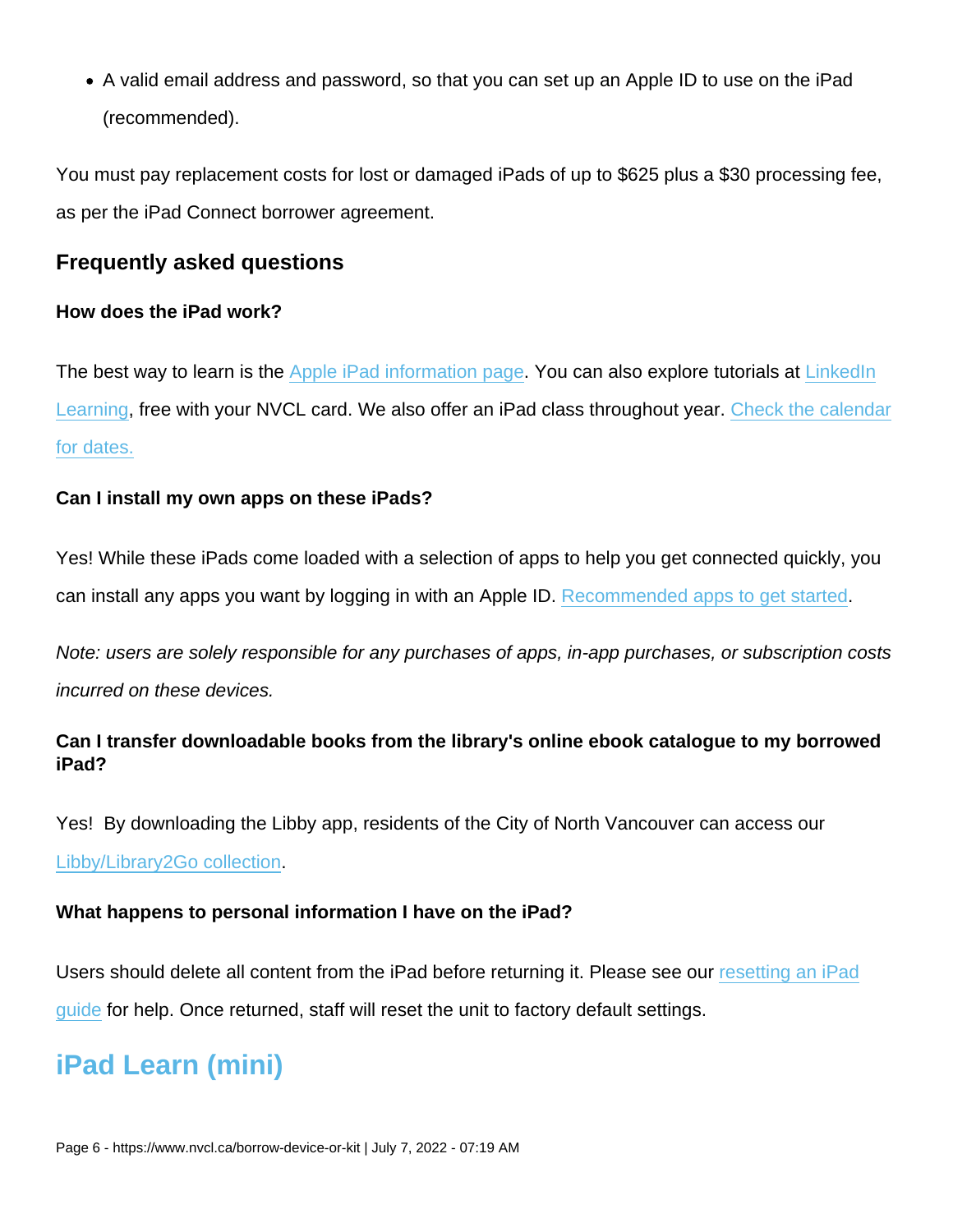Get to know the iPad! iPad Learn devices are iPad minis with only the native iPad apps and City Library apps installed, so you can install your own apps and learn to use the iPad as if it were your own.

Image:



There is a limit of one iPad mini per customer. You will receive an email when yours is ready for pickup at the Welcome Desk.

You will need:

- A valid email address and password, so that you can set up an Apple ID to use on the iPad;
- Access to a wireless network.

You must pay replacement costs up to \$625 for a lost or damaged iPad, as per the information in the [iPad borrower agreement](https://nvcl.weavercoop.online/sites/default/files/2022-04/iPad Borrower Agreement 2021.pdf).

Frequently asked questions

How does the iPad work?

The best way to find out is via the [Apple iPad information page](https://support.apple.com/ipad). You can also learn to use the iPad through tutorials at [LinkedIn Learning](https://www.linkedin.com/learning-login/go/northvancitylibrary), free with your City Library card. We also offer an iPad class throughout year. [Check the calendar for dates.](https://www.nvcl.ca/calendar)

Are there any apps already available on the iPads? Page 7 - https://www.nvcl.ca/borrow-device-or-kit | July 7, 2022 - 07:19 AM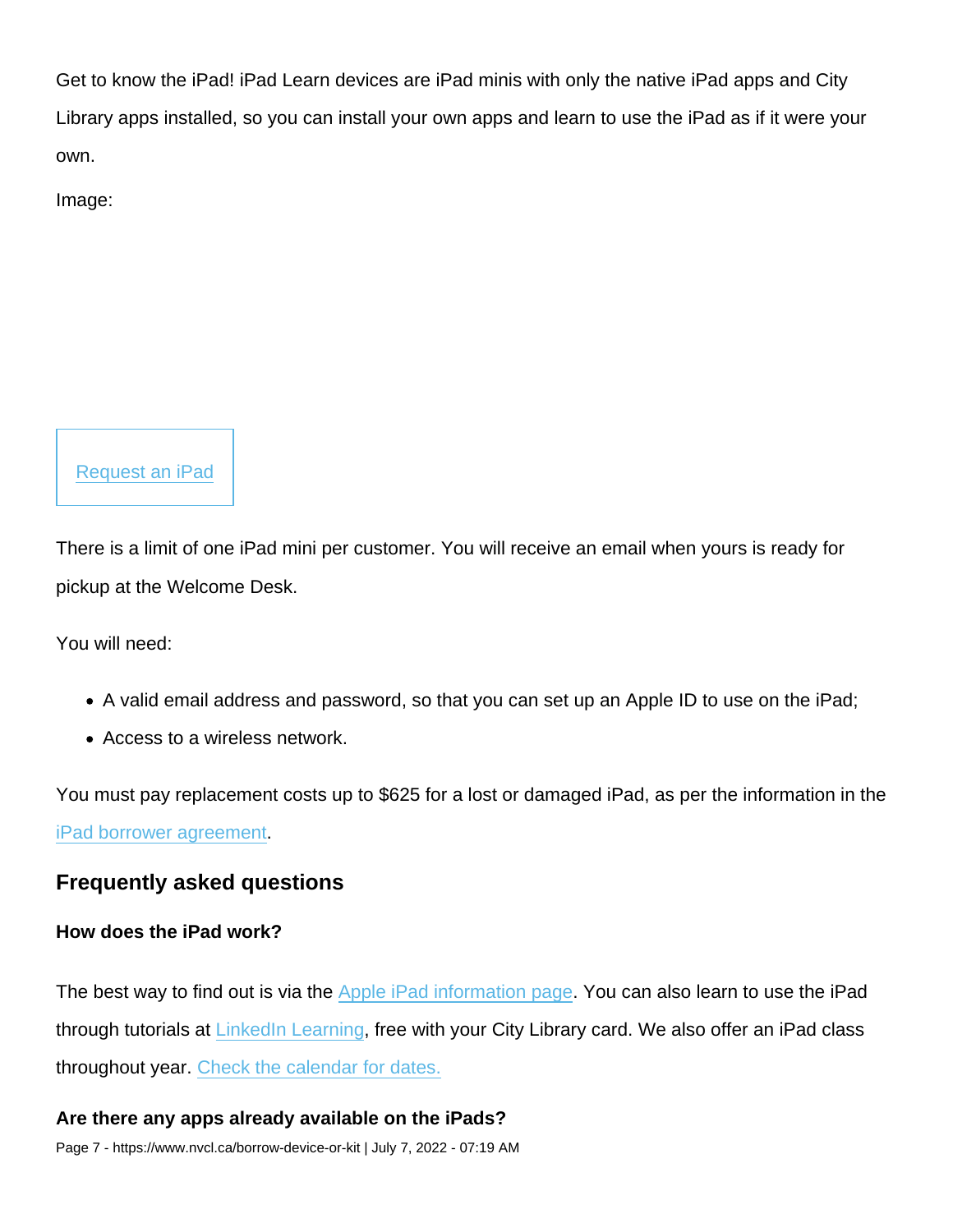No. The iPads are loaned out blank so you can choose what to install. Included in the iPad package is a [guide to apps](https://nvcl.ca/sites/default/files/2022-04/Guide to Apps May 2020.pdf), which has a curated list of popular apps, including apps for e-reading (books and magazines), social media and families.

Can I transfer downloadable books from the library's online ebook catalogue to my borrowed iPad?

Yes! By downloading the Libby app, residents of the City of North Vancouver can access our

[Libby/Library2Go collection.](https://www.nvcl.cadigital-library#goto37)

What happens to any personal information I have on the iPad?

Delete all content from the iPad before returning it. Please see this [resetting an iPad guide](https://nvcl.ca/sites/default/files/2022-04/Resetting an iPad.pdf) for help. Once returned, staff will reset the unit to factory default settings.

# Kobo eReaders

Take eBooks on your adventures by borrowing one of City Library's Kobo Clara eReaders.

Image:

[Borrow a Kobo](https://nvc.ent.sirsidynix.net/client/en_US/nvcl/search/detailnonmodal/ent:$002f$002fSD_ILS$002f0$002fSD_ILS:312377/ada?qu=kobo&d=ent://SD_ILS/0/SD_ILS:312377~ILS~0&lm=NVCL)

You will receive an email when your Kobo ready for pickup at the Welcome Desk to be borrowed for 28 days. To use the eReader you will need: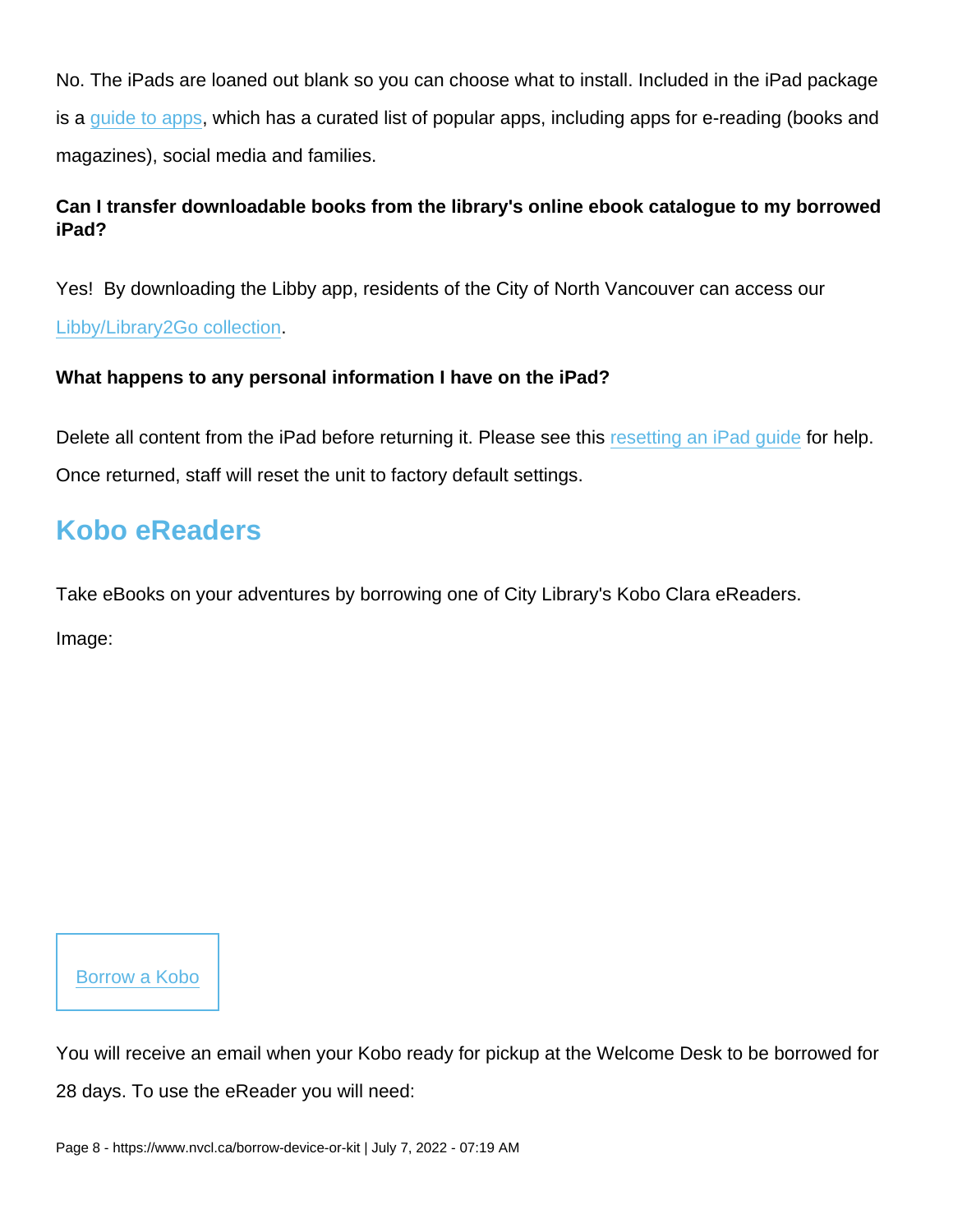- Access to a wireless network;
- To sign up for a free Kobo account.

You must pay replacement costs for lost or damaged eReaders up to \$200 plus a \$30 processing fee, as per the [borrower agreement.](https://nvcl.ca/sites/default/files/2022-04/Kobo Borrower Agreement 2021_1.pdf)

Frequently asked questions

How does the Kobo work?

Please see the [Kobo Clara HD help page](https://help.kobo.com/hc/en-us/articles/360019127253-Kobo-Clara-HD).

Are there any ebooks already available to read on the Kobos you lend?

There will not be any books on the kobo when it is loaned out. Our purpose in loaning the readers is to allow customers to experiment with ereading, while making use of our [ebook services](https://www.nvcl.ca/books-and-ebooks) as well.

Can I transfer downloadable books from the library's ebook catalogue to my borrowed ereader?

Absolutely! Kobo remains one of the most compatible devices to use with library ebooks. City Library customers have access to the [Libby/Library2Go collection,](https://www.nvcl.cadigital-library#goto37) which also includes titles exclusively for users with a City Library card.

Why don't you have the Sony reader or the Amazon Kindle?

We do not lend the Amazon Kindle, as it is not compatible with library ebook collections. Sony has stopped making and supporting its own ereaders and is no longer in the ebook business.

### Birding backpack

Are you keen to try birdwatching without having to find the equipment and guides? City Library lends an all-in-one birding backpack to get you started.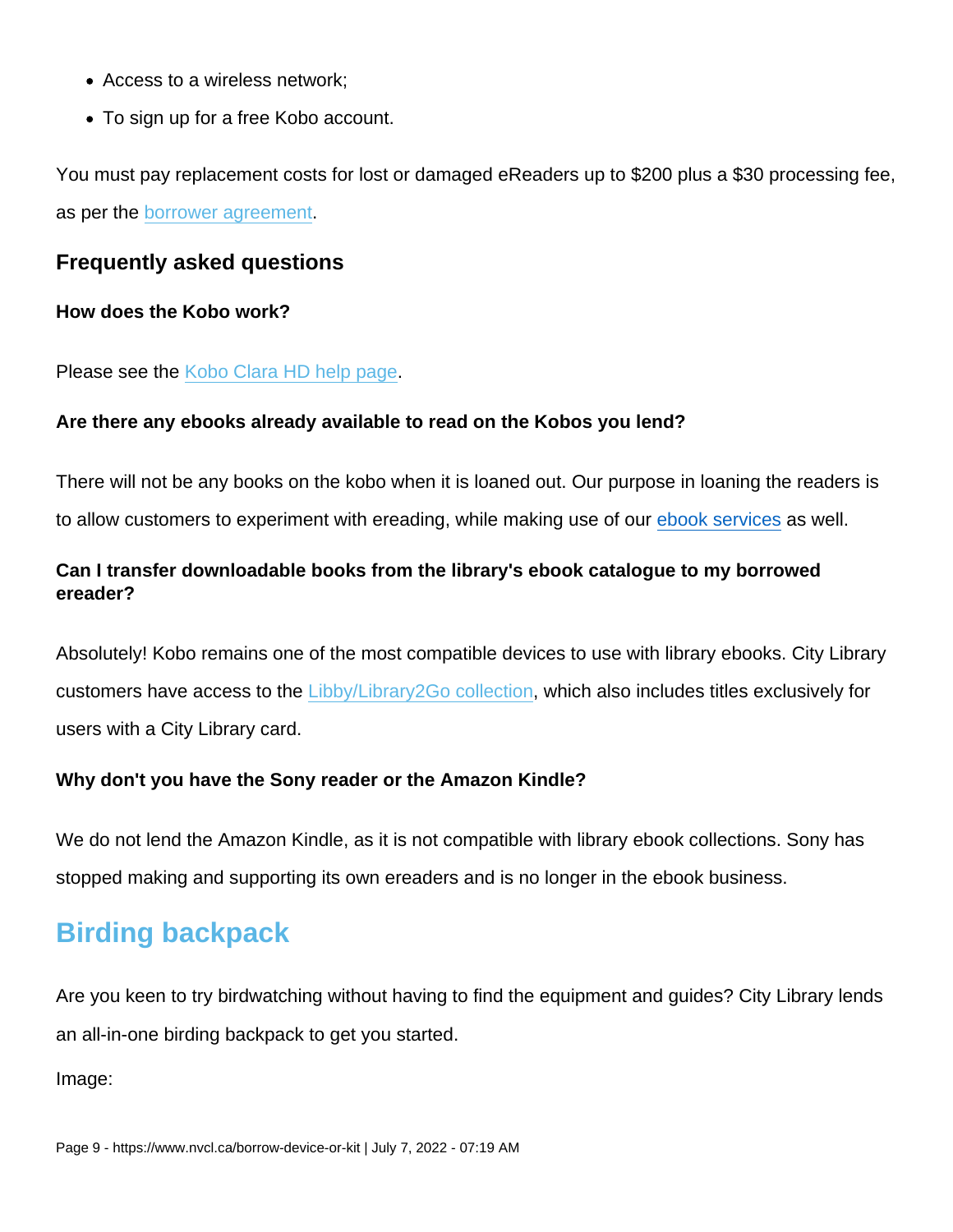Included in the backpack:

- Binoculars and case
- [Instructions and tips sheet](https://nvcl.ca/sites/default/files/2022-04/Birding backpack sheet.pdf)
- [Sibley's Birds West guide](https://nvc.ent.sirsidynix.net/client/en_US/nvcl/search/detailnonmodal/ent:$002f$002fSD_ILS$002f0$002fSD_ILS:248654/ada?qu=Sibley’s+Birds+West+guide&d=ent://SD_ILS/0/SD_ILS:248654~ILS~0&lm=NVCL)
- [Vancouver Birds folding pocket guide](https://nvc.ent.sirsidynix.net/client/en_US/nvcl/search/detailnonmodal/ent:$002f$002fSD_ILS$002f0$002fSD_ILS:331430/ada?qu=vancouver+pocket&d=ent://SD_ILS/0/SD_ILS:331430~ILS~1&lm=NVCL)

Backpacks can be found on the third floor, bring them to the welcome desk to check out and pick up your binolculars

The loan period is four weeks, with no renewals. Return backpacks to the Welcome Desk only. Do not return backpacks through the book return slot. A \$10 fee will apply to backpacks returned through the return slot.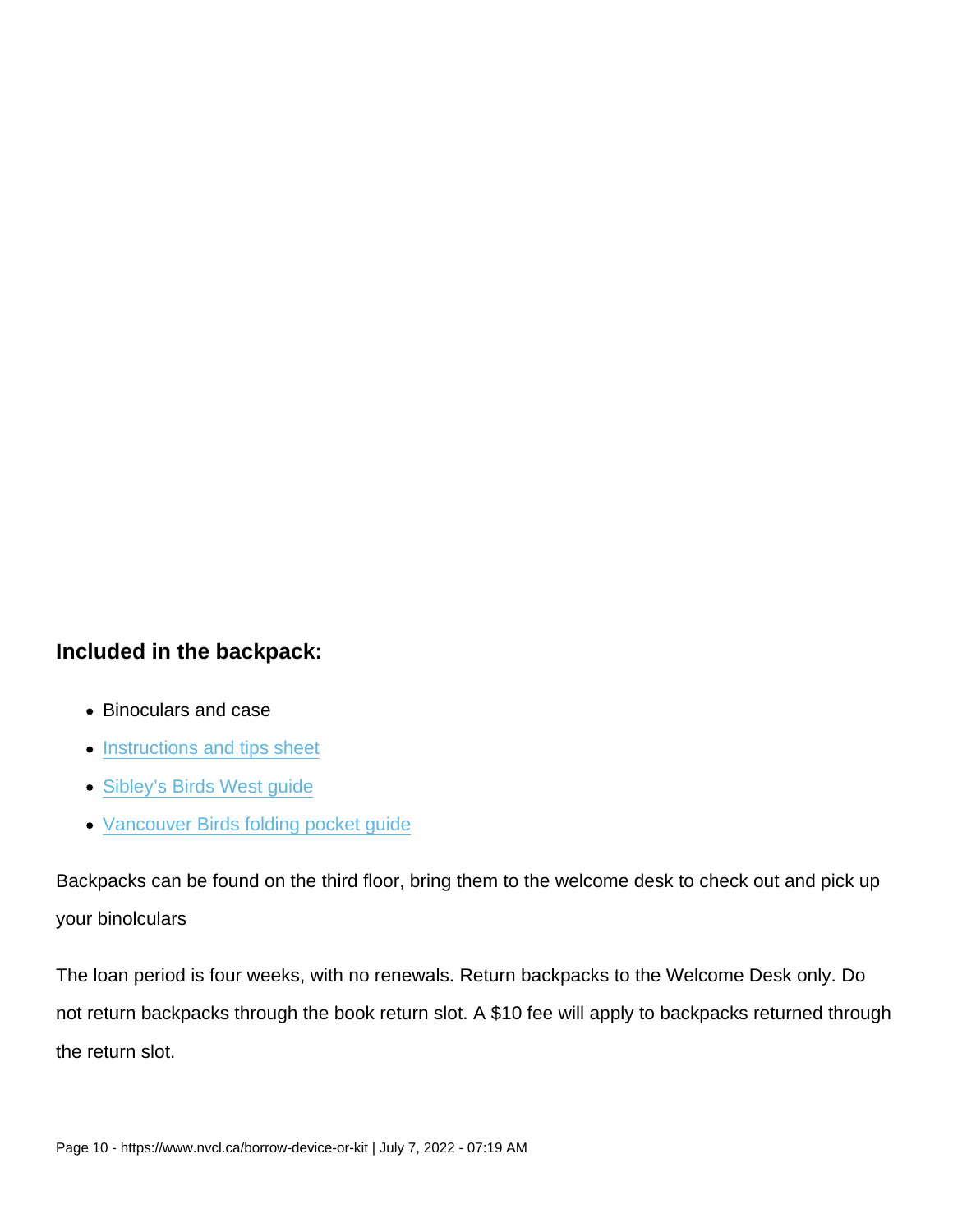A \$300 replacement fee plus a \$30 processing will apply if the entire backpack kit is lost, and also to lost binoculars. Damaged binoculars may also incur a fee.

If no backpacks are available, please [place a hold on one in the catalogue.](https://nvc.ent.sirsidynix.net/client/en_US/nvcl/search/detailnonmodal/ent:$002f$002fSD_ILS$002f0$002fSD_ILS:331325/ada?qu=birding&d=ent://SD_ILS/0/SD_ILS:331325~ILS~0&lm=NVCL)

# **HappyLights**

Check out one of our Happy Lights to help offset symptoms of seasonal affective disorder.

Image:

In partnership with the Kelty Dennehy Mental Health Resource Centre (KDMHRC), City Library has HappyLights for people suffering from seasonal affective disorder (SAD).

The HappyLights can be placed on hold and renewed if required. They are shelved in the Health and Medicine collection (row 25) on the 3rd floor at call number 616.8527 VER.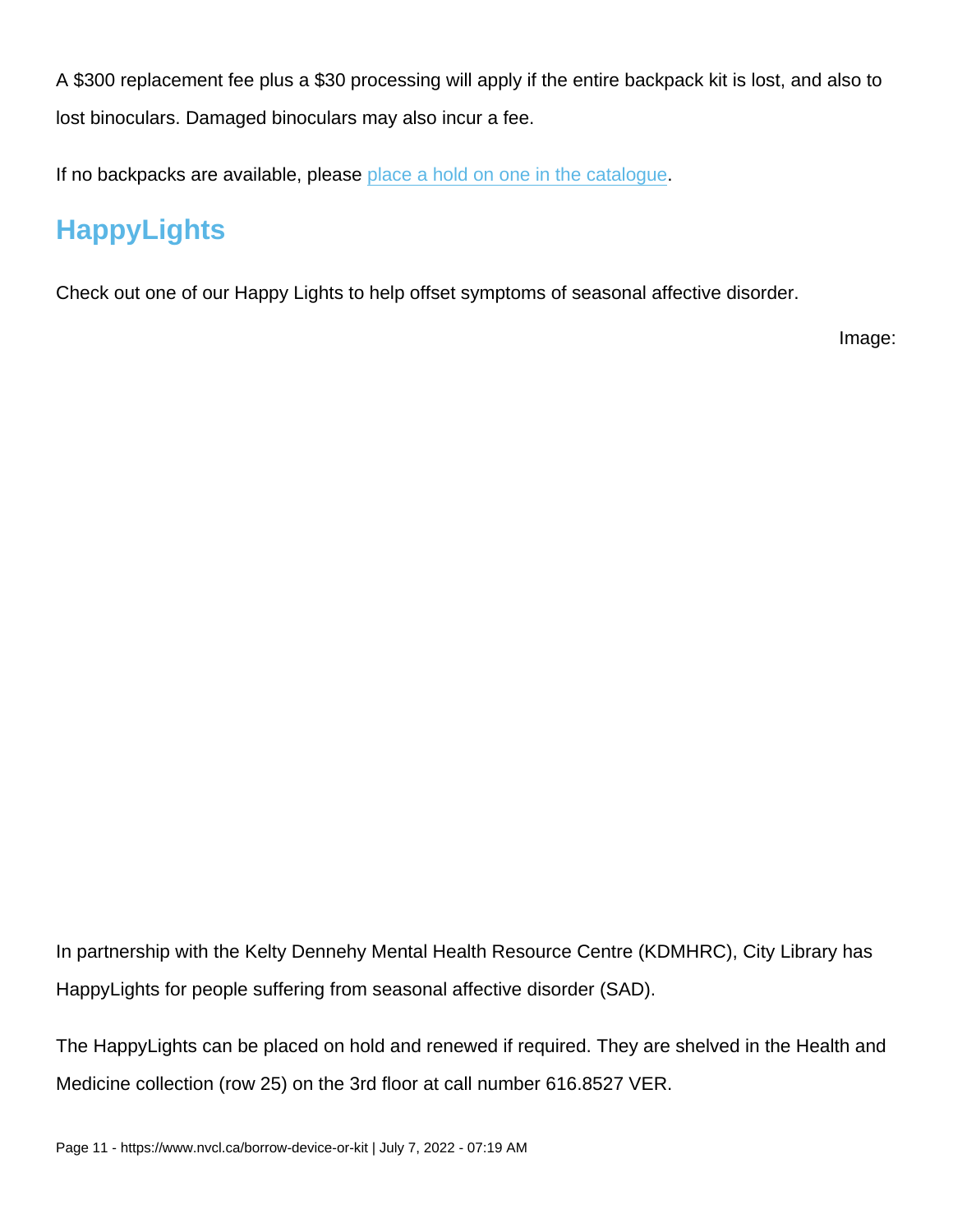For more information about seasonal affective disorder (SAD) and the benefits of light therapy, please refer to any of the following links:

- [Seasonal affective disorder](https://www.heretohelp.bc.ca/infosheet/seasonal-affective-disorder)
- [Light therapy](https://www.heretohelp.bc.ca/light-therapy)
- [Frequently asked questions on SAD and light therapy](https://sad.psychiatry.ubc.ca/frequently-asked-questions-about-sad-and-light-therapy/)

#### **Disclaimer**

Instructions on how to use a light box correctly are provided in this kit — please refer to them. This information is not a substitute for medical consultation; light therapy should only be used in conjunction with supervision by a qualified health professional. We recommend checking with your family physician or mood disorders specialist before using this product. Note that we are unable to answer clinical questions, and we recommend that you contact your family physician or mood disorders specialist.

#### Side effects

There are no reported harmful effects on the eyes with light therapy as described, but the long-term effects have not yet been studied. If you have eye problems (e.g., retinal disease, macular degeneration, or diabetes), or worries about eye damage, please see your doctor. Do not use light therapy if you're taking medications that cause photosensitivity.

# CD/DVD drives

The library has CD/DVD drives you can borrow to use while in the library. These devices allow you to play CDs and DVDs on your laptop or on the public computers. Check them out at the 2nd or 3rd floor desk.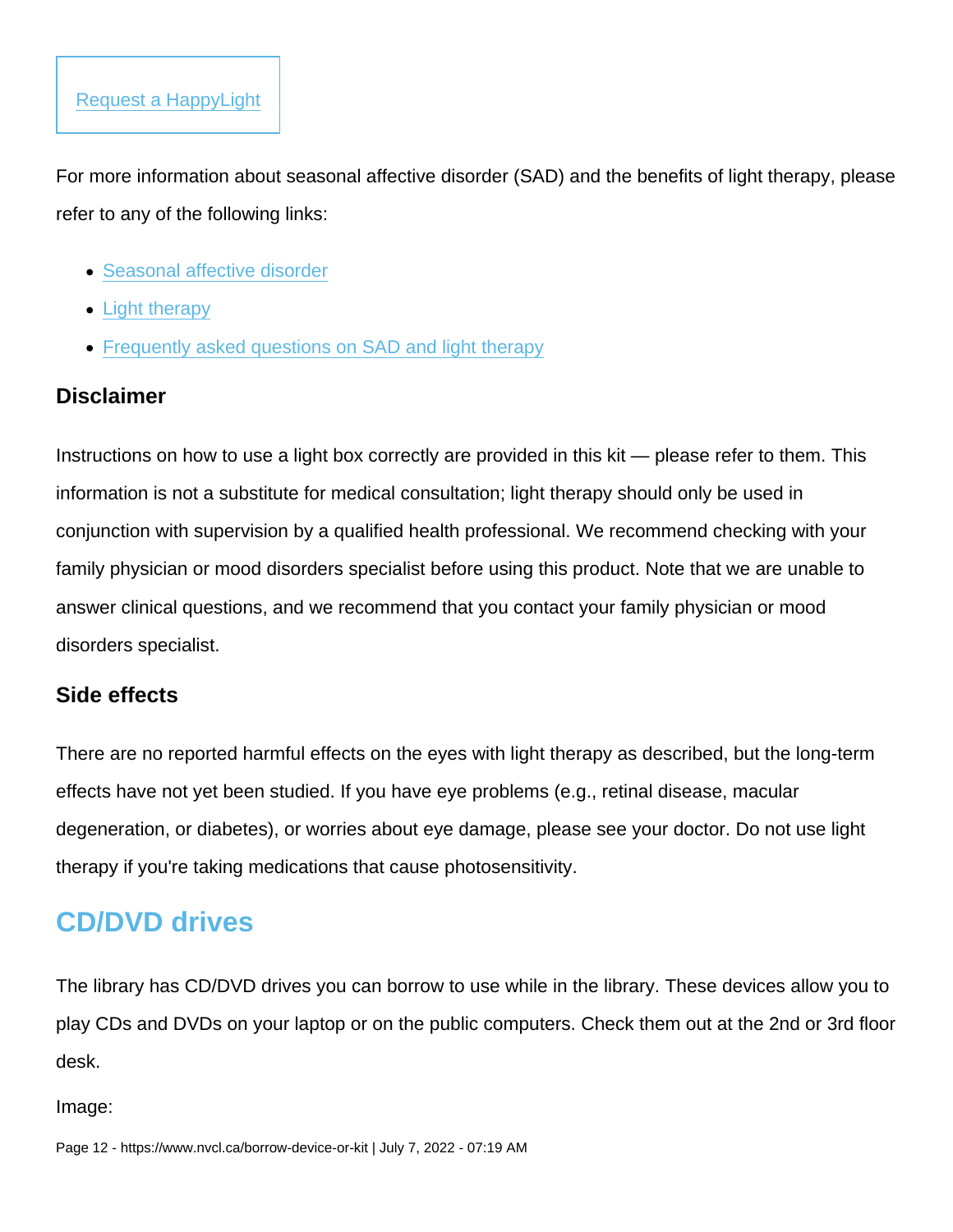### **To borrow a CD/DVD drive:**

- You will need a library card in good standing.
- The drives may only be used in the library.
- Drives are due back before closing on the day they are checked out.
- Drives must be returned to the desk from which they were borrowed.
- Replacement costs for lost or damaged CD/DVD drives are \$40 plus a \$10 processing fee.

### **Chargers**

Borrow a USB-C, Apple (Lightning to USB) or Android (Micro USB) charger for use in the library.

#### **To borrow a charger:**

- You will need a library card in good standing.
- Chargers may only be used in the library.
- Chargers are due back before closing on the day they are checked out.
- Chargers must be returned to the desk from which they were borrowed.
- Replacement costs for lost/damaged chargers are \$25 plus a \$10 processing fee.

# **PowerCost monitor**

Measure your home electricity use with a simple PowerCost monitor.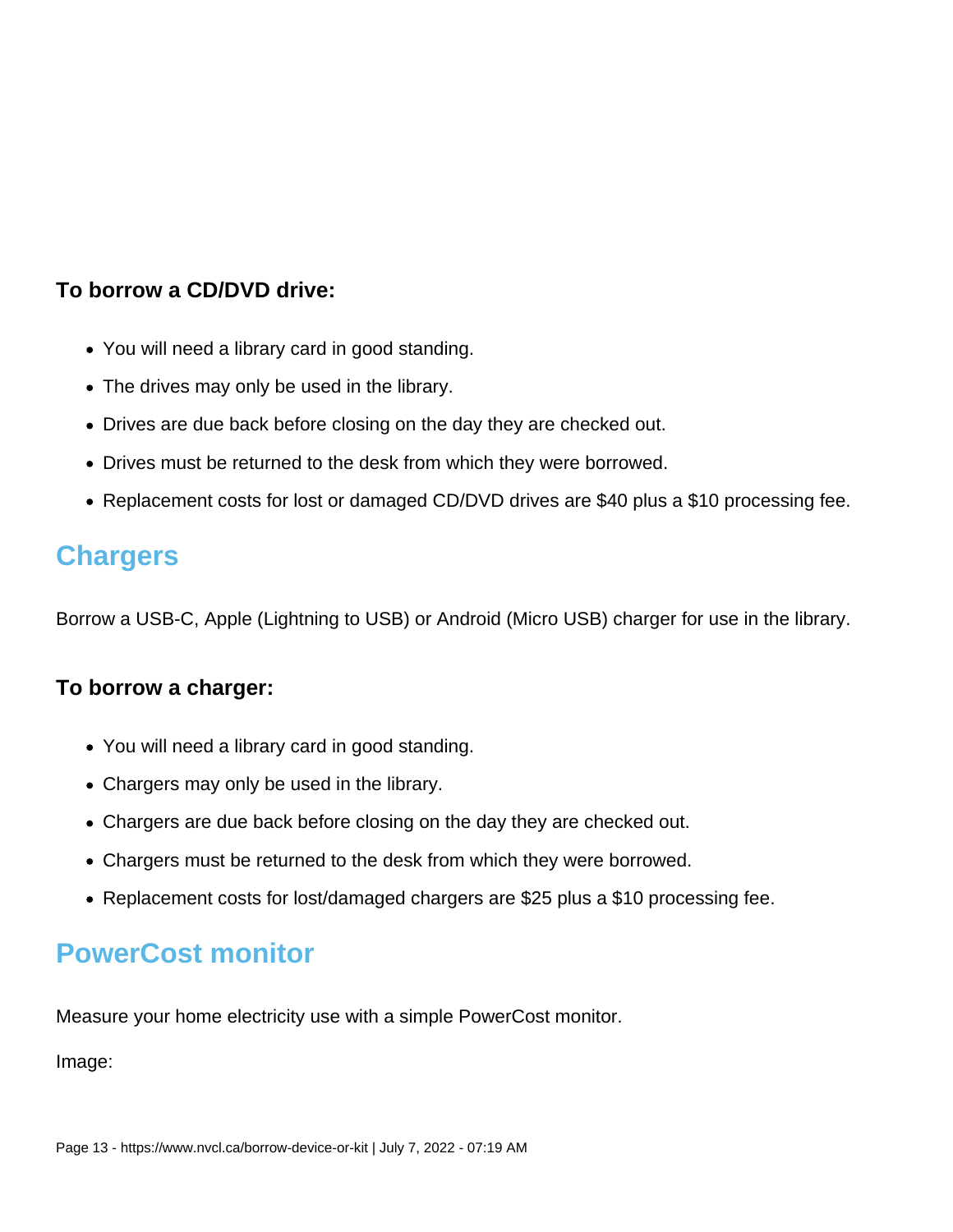The PowerCost monitor is a wireless device with two main parts: a sensor placed near your BC Hydro meter, and a handheld unit. In conjunction, these two devices measure energy consumption inside your home.

With a range of up to 100 feet from the sensor, you can place the handheld unit just about anywhere: in the kitchen, on your nightstand or conveniently placed on the wall in your hallway. This device requires 4 AA batteries (not included).

[Check this item's availability in our catalogue](https://nvc.ent.sirsidynix.net/client/en_US/nvcl/search/detailnonmodal/ent:$002f$002fSD_ILS$002f0$002fSD_ILS:125777/one?qu=powercost+monitor&lm=NVCL)

# Kill a Watt kit

Get detailed readings of how much power an appliance is drawing in your home with this simple device.

Image:

The Kill a Watt meter shows you how much power an appliance is consuming, allowing you to see how much the appliance or device costs to operate. It works on everything from hairdryers, to refrigerators to your aunt's beloved vintage lava lamp.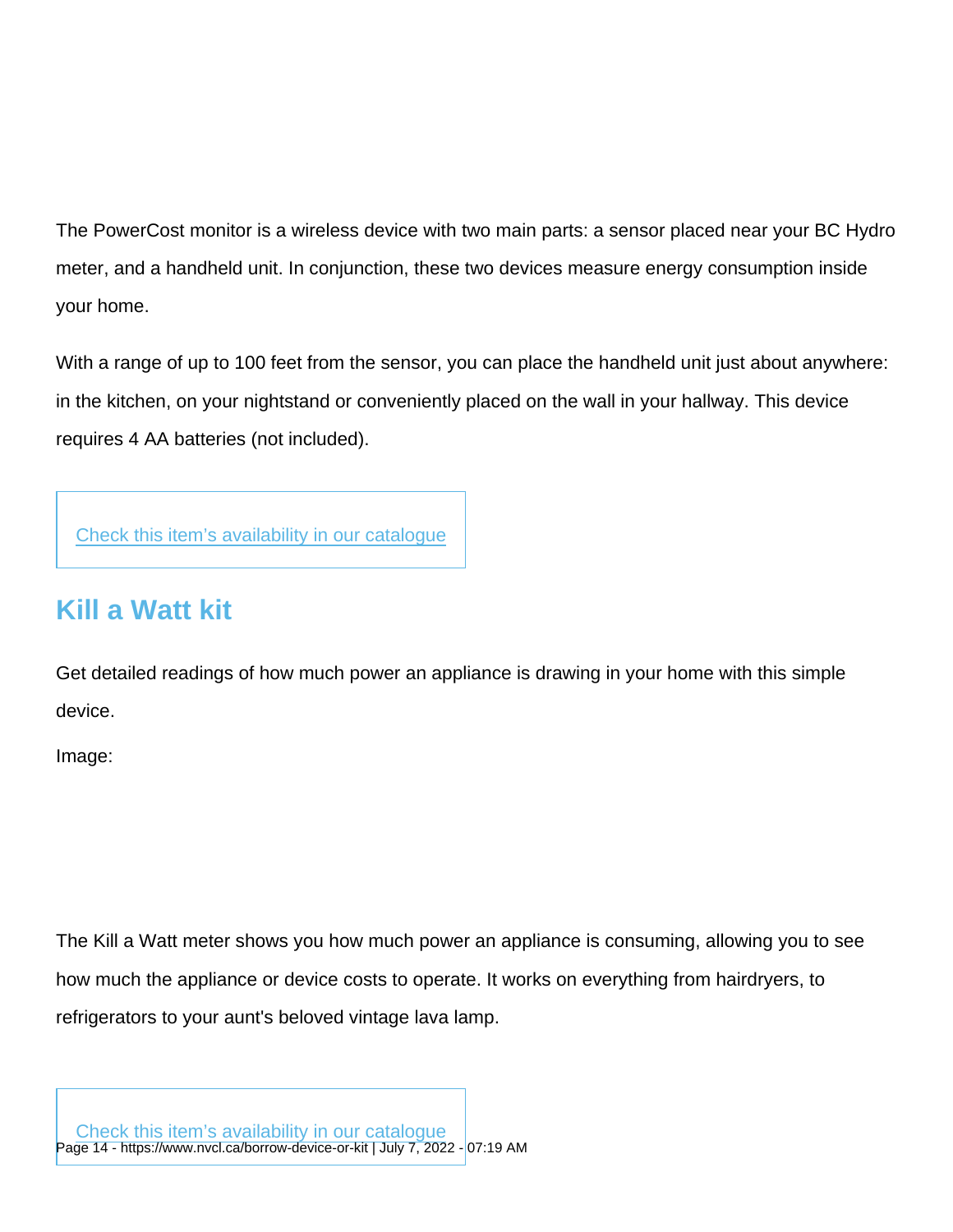# Radon detection kits

Detect the presence of radon in your home or workplace with one of these easy-to-use kits. Image:

### Borrowing information

- 1 radon detection kit per customer
- Loan period is 4 weeks; no renewals
- \$5 per day fine for overdue units
- Units are only checked in and out from the Welcome Desk. A \$10 fine will be applied if kits are returned through the return slot.
- Replacement costs for lost or damaged radon kits is \$300

### Each kit contains

- 1 radon detector
- [1 instruction sheet](https://nvcl.ca/sites/default/files/2022-04/Radon Detector Kit Instructions2.pdf)
- [Radon: Is it in your home?](https://nvcl.ca/sites/default/files/2022-04/radon is it in your home.pdf)
- [Radon: Another reason to quit](https://nvcl.ca/sites/default/files/2022-04/radon another reason to quit.pdf)
- [Reduction guide for Canadians](https://nvcl.ca/sites/default/files/2022-04/radon reduction guide for canadians.pdf)

### Before your return your kit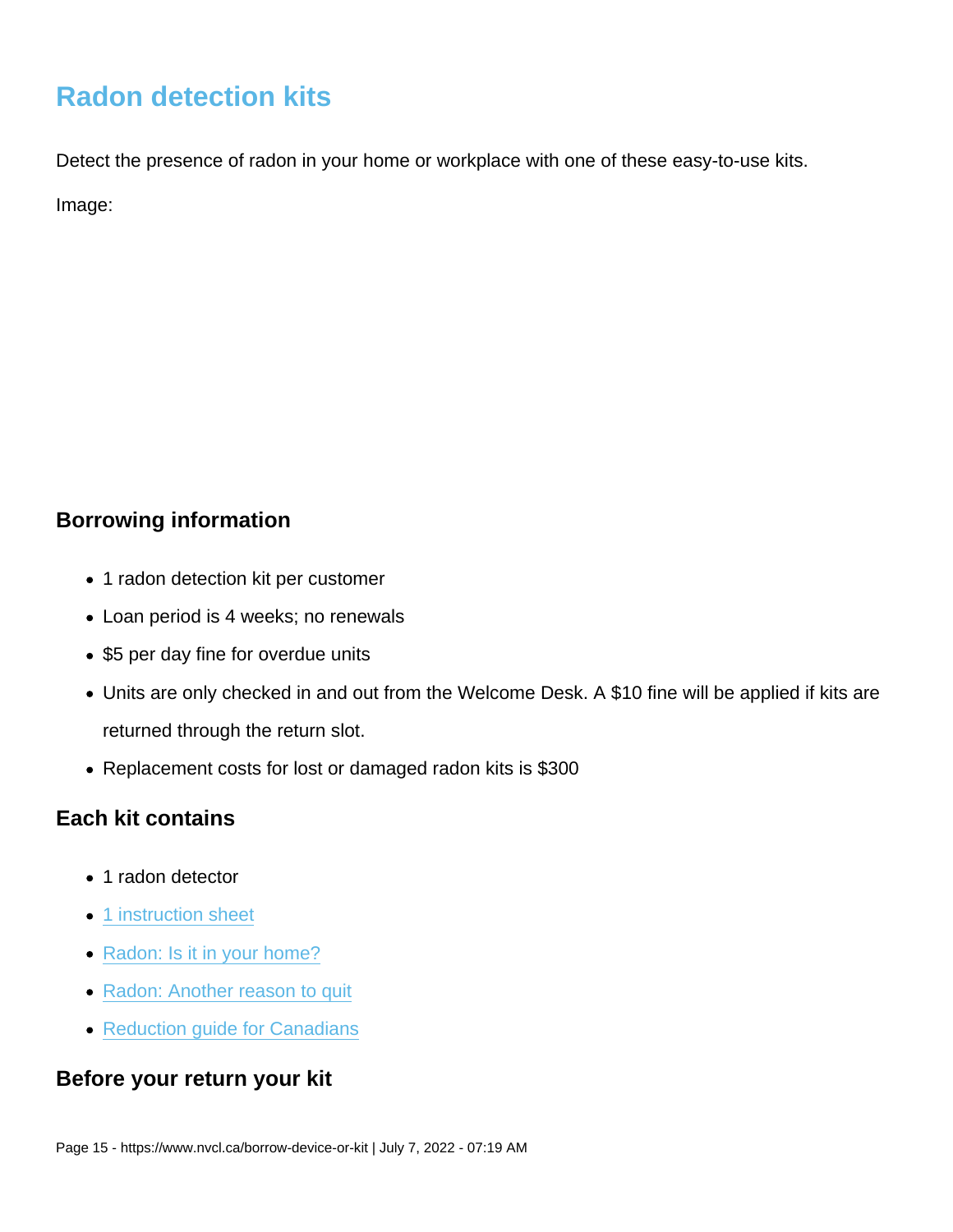- 1. We encourage you to enter your data into the BC Lung Association's [anonymous survey](https://form.jotform.com/82987464066269) (the link is also included in your radon kit).
- 2. To remove your data and protect your privacy, reset the device by pressing the "Reset" indent on the back with the tip of a pen.

#### Frequently asked questions

#### What is radon?

Radon is a radioactive gas; it is an air hazard in homes and workplaces, as long-term exposure is clearly linked to lung cancer. Radon comes from naturally occurring uranium in the ground and some regions in Canada have more uranium than others. Radon levels in homes can be elevated but it is impossible to tell unless you test as the gas is odourless, tasteless and colourless.

What radon detector model does the library lend?

City Library lends Corentium Home model radon detectors made by Airthings, a Norwegian tech company. They are about the size of a cellphone, and have a digital display which allows you to start seeing readings in about 24 hours, although the device needs at least seven days to provide an accurate reading.

What kinds of homes can be tested? What if I live in an apartment building or a basement suite?

Radon detectors are usually recommended for people who live in ground-level contact homes, including single-family dwellings, duplexes, townhouses and basement suites. However, you can use a radon detector in any home as radon can sometimes be found in non-ground level homes due to poor ventilation.

Where do I put my radon kit?

Radon detectors should be placed in rooms at the lowest level of the home where you and your family spend lots of time. Don't put it near a window, door, or air vent, and keep it out of direct sunlight and water vapour, as these can all impact the readings. Page 16 - https://www.nvcl.ca/borrow-device-or-kit | July 7, 2022 - 07:19 AM